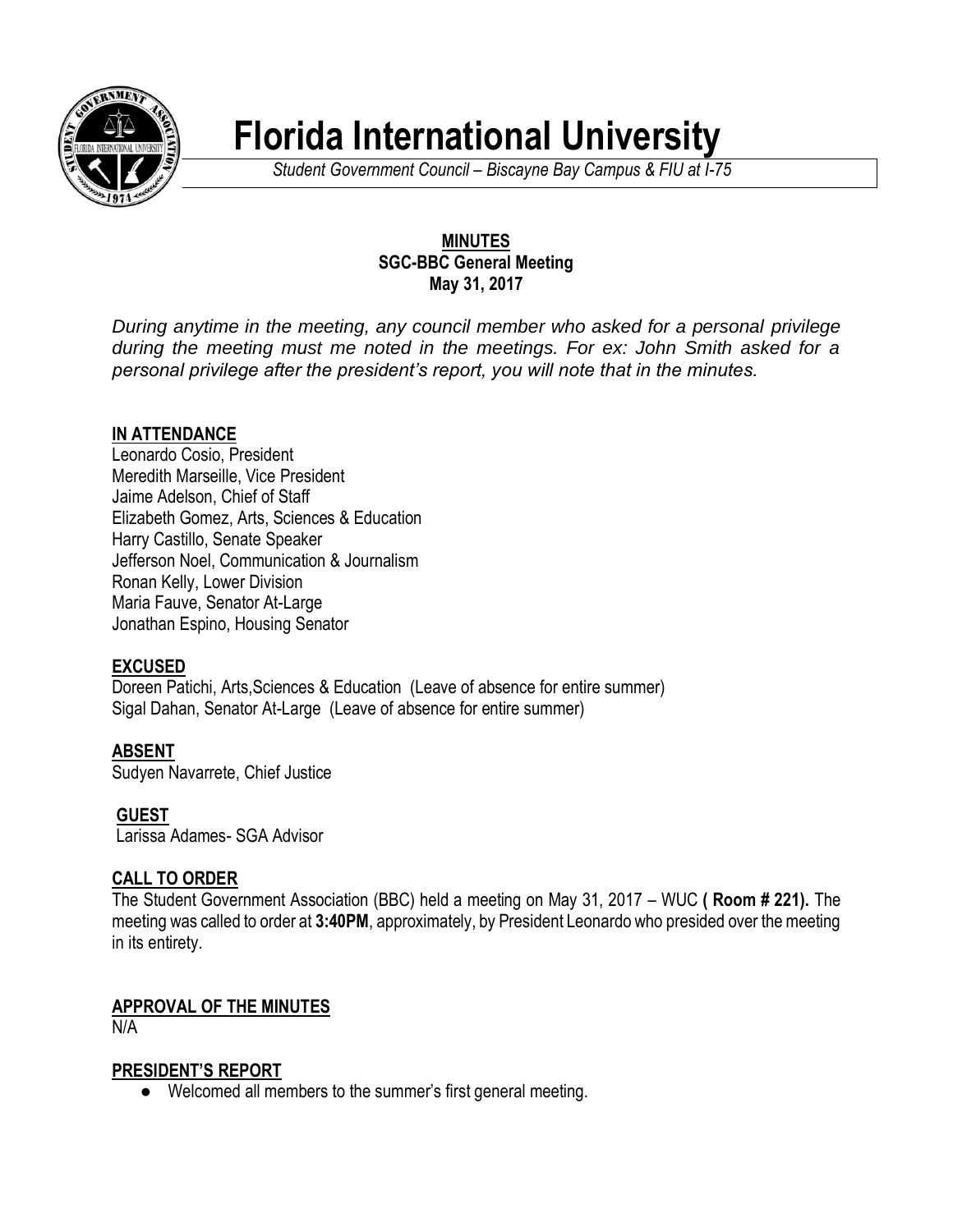- Went through the process of meeting with different BBC department heads with vice president Meredith; four hour, back to back meetings.
- Spoke with Jefferson about conducting a meeting with the senate in June.

#### **Vice President's Report**

- Meeting with Leo and BBC department heads.
- Ronan is now the new finance chair.
- Meeting with governing councils (SOC) about strategizing and FIU letters.

#### **Comptroller's Report**

N/A

#### **SENATE SPEAKER REPORT**

● Will be meeting with each member individual.

#### **Cabinet Report**

Jamie

● Working on a senate bill 2017.0004; changes to the director of lectures position.

## **ADVISOR'S REPORT**

Larissa

- University Wide retreat at UCF' August 4-6. Mandatory for all members. More specifics about the trip one month before the departure date.
- Freshman convocation August 20th, use the following resource fair to get more students into student government.
- Bayview movement August 19th. Help students move in/out of Bayview.
- Tabling sign in sheet in the google drive for the mentioned events. Encouraged members to sign up.
- Would like students to join the SGA BBC orgsync, more events will be prompted through it.
- All applications will be online. Adam will create a single link for all five applications.
- Members were asked to fill out the info sheet for shirt sizes; the form has changed.
- SGA homework; members were asked to bring students to the SGA office and show them what goes on. Every eight students brought in, the council member will get a prize.
	- Leo point of inquire about a template for resolutions. Larissa responded by saying they are located in the google drive folder "How to write legislation."

## **Old Business**

N/A